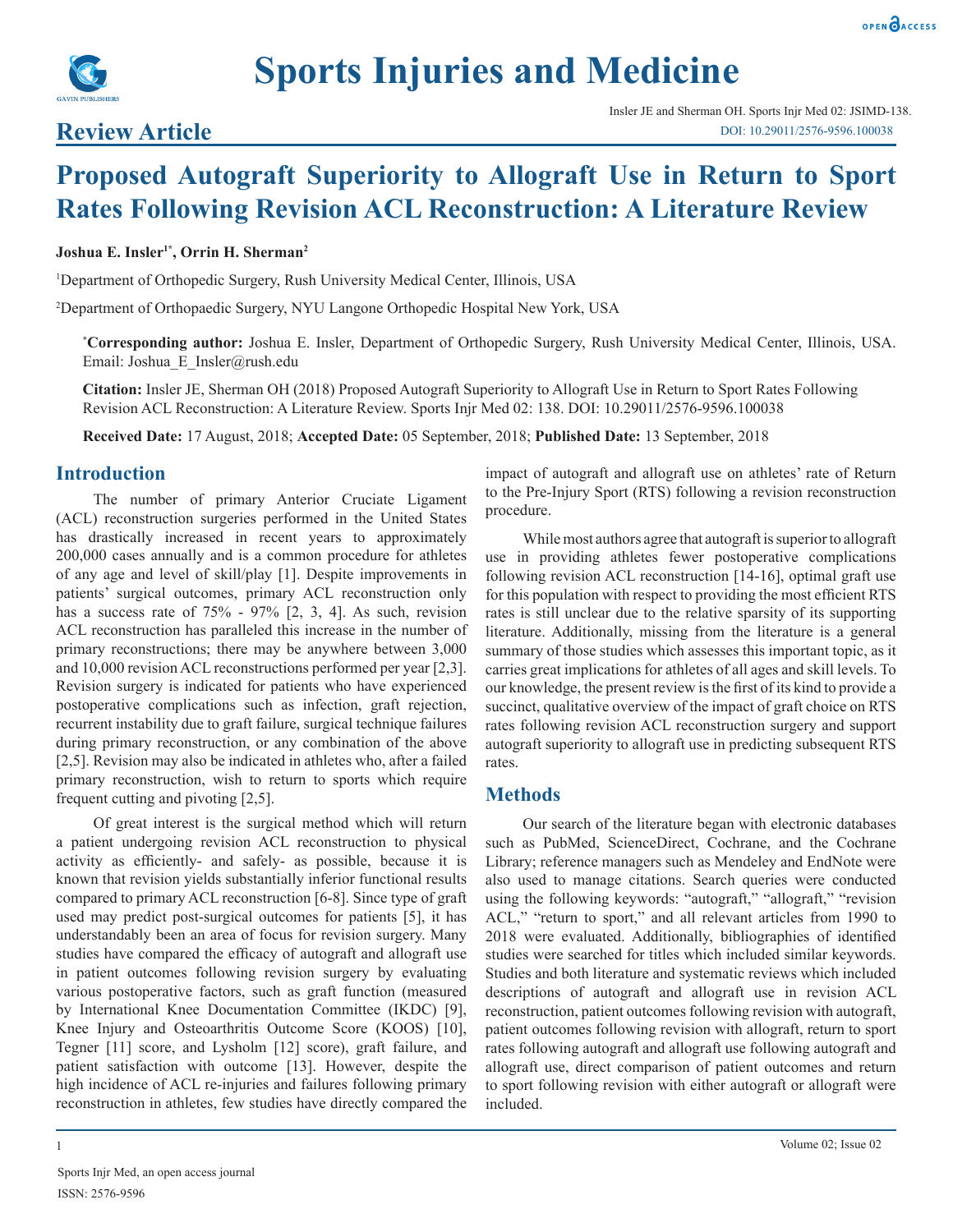## **The Case for Autograft Superiority in Revision ACL Reconstruction**

Common practice for most patients undergoing revision ACL reconstruction surgery has favored the use of an autograft typically a hamstring tendon graft or Bone-Patella Tendon-Bone (BPTB) graft [6] - in comparison to an allograft tendon. Among the strongest support for autograft use lies with their increased stability. Using data from the Danish national ACL reconstruction registry Lind, et al. (2012) demonstrated an increased risk of rupture with allograft use following revision ACL reconstruction, as well as lower overall failure rates when an autograft was used [7,14]. Similarly, autograft use yields a lower rate of re-revisions when compared with allografts, further owing to their stability and hardiness [8]. These findings are largely explained by the fact that allografts appear to take longer than autografts to incorporate into the body due to their slower time to undergo revascularization and remodeling processes necessary for incorporation [17]. Likewise, allografts have a less complete course of incorporation into the body [17], are associated with a greater risk of bacterial infection [18], show higher re-revision rates [19], higher failure rates in young athletic and active patients that are 15 times higher than autografts [19], and have been shown to be biomedically inferior to autografts [20].

#### **Autograft Use and Subsequent RTS Rates Following Revision**

Autograft success has been well documented in patientathletes of different ages and skill levels undergoing revision, and there are numerous studies in the literature which support high RTS rates following revision surgery using an autograft. Most recently, Saper et al. (2018) recorded a 90.5% RTS rate in 19 adolescent athletes ages 10-19 who underwent revision using either a hamstring or BPTB autograft, with 68.4% of patients

able to return at their pre-injury level for at least one season [21]. Other research has reported similar findings and found long-term efficacy and stability of autografts as indicated by patients' RTS rates. O'Neill (2004) found a 75% RTS rate after an average of 90 months' post-surgery for patients receiving a previously unharvested ipsilateral autograft use for revision [22]. Similarly, Garofalo, Djahandiri, & Siegrist (2006) demonstrated a 93% RTS rate for patients receiving some quadriceps tendon-patellar bone autograft after an average of 4.2 years [23]; quadriceps tendonpatellar bone autograft success has also been shown by Noyes and Barber-Westin (2006), where an RTS rate of 71.4% was reported after 4.1 years of patient follow-up [24]. Finally, Shelbourne et al. (2014) noted RTS rates of approximately 74% and 62% in competitive high school/college athletes and recreational athletes over 5 years, respectively, when a BPTB autograft was used for revision [25]; Salmon et al. (2006) demonstrated similar success using hamstring autograft with respect to predicting high RTS rates for college-aged athletes [26].

With respect to autograft choice for revision surgery, hamstring or BPTB autograft, although more common, may not necessarily be a requirement for use. In a population of both competitive and recreational patient athletes, Mirouse et al. (2016) successfully showed that use of a fascia lata autograft produced RTS rates like those studies mentioned above after a follow-up period of 4.6 years [27]; postoperative subjective IKDC scores and Sports and Recreation subscale of the KOOS also increased postoperatively [27].

Collectively, these authors show revision RTS rates following autograft use which are markedly higher than those first reported by Reinhardt et al. (2012), where an RTS rate of only 50% was reported in a population of competitive athletes 3 years following surgery [28] (table 1).

| <b>Study</b>                                                          | <b>Average time to follow-</b><br>up (years) | <b>Type of autograft</b>                          | RTS rate $(\% )$ | IKDC A-B* $(\%$ |
|-----------------------------------------------------------------------|----------------------------------------------|---------------------------------------------------|------------------|-----------------|
| Saper et al. [21]                                                     | 3.87                                         | Ipsilateral or contralateral hamstring<br>or BPTB | 90.5             | 87.5            |
| O'Neill. [22]                                                         | 7.5                                          | Ipsilateral hamstring or BPTB                     | 75               | 84              |
| Garofalo et al. [23]                                                  | 4.2                                          | Quadriceps tendon-patellar bone<br>93             |                  | 93              |
| Shelbourne et al. [25]                                                |                                              | <b>BPTB</b>                                       | 74;62            | 86.1            |
| Noyes and Barber-<br>Westin [24]                                      | 4.1                                          | Quadriceps tendon-patellar bone                   | 71.4             | 81              |
| Salmon et al. [26]                                                    | 7.4                                          | Hamstring                                         | 70               | 56              |
| *IKDC A-B, International Knee Documentation Committee (grade A or B). |                                              |                                                   |                  |                 |

**Table 1:** Studies evaluating effect of autograft use on RTS rates following revision ACL reconstruction.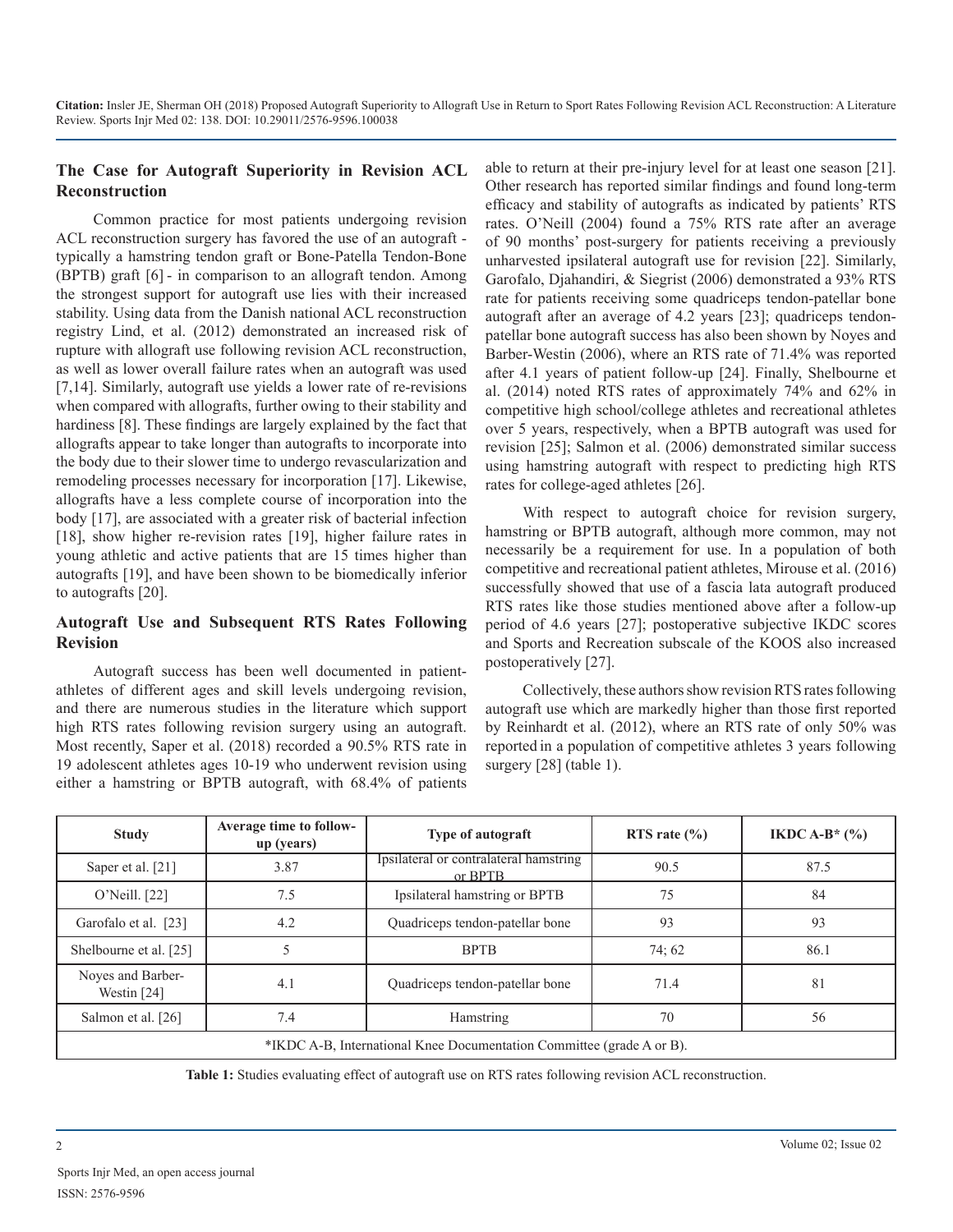**Citation:** Insler JE, Sherman OH (2018) Proposed Autograft Superiority to Allograft Use in Return to Sport Rates Following Revision ACL Reconstruction: A Literature Review. Sports Injr Med 02: 138. DOI: 10.29011/2576-9596.100038

#### **Lack of Data Supporting Effect of Allograft Use on Postoperative RTS Rates**

When autogenous tissue is not either available or compromised by the primary reconstruction, allograft use in revision ACL reconstruction may be a viable alternative, as its use has been shown to be associated with benefits such as shorter operating time, less postoperative pain, a smaller incision, and shorter tourniquet time [29-31]. Allograft use has been more commonly used for revision than for primary reconstruction: The Multicenter ACL Revision Study [14] reported that approximately 54% of the study's cohort received either a BPTP, tibialis anterior, Achilles, or tibialis posterior tendon allograft for revision [14]. This increase in the number of revisions performed using allograft may be attributed to improvements in both graft harvesting and surgical techniques in recent years - as well as more effective graft sterilization techniques [32]. However, there are often very limited graft options that exist for patients when an autograft tendon is used for primary ACL reconstruction - especially when the patient is an athlete who wishes to return to competitive sports - and therefore allograft use may be a preferred option to spare otherwise healthy tissue and minimize donor-site morbidity [33-35].

Past research that failed to show differences in postoperative functionality between autografts and allografts [36,37] from more than twenty years ago is largely outdated, and newer studies previously mentioned have elucidated the various inferiorities of allograft use for revision. Furthermore, a thorough search of the literature did not return any studies showing a preference for allograft over autograft use in predicting faster patient postoperative RTS rates. This is consistent with known complications associated with allograft use for revision surgery [17-20] - as well as surgeons' general preference for autograft use because of these risks [38] and likely explains researchers' disproportionate focus on autograft rather than allograft use for patients undergoing revision ACL reconstruction (table 2).

| <b>Study</b>           | <b>Type of Graft</b>                            | <b>Reported</b><br><b>Complications</b>                                                 |
|------------------------|-------------------------------------------------|-----------------------------------------------------------------------------------------|
| Jackson et al.<br>[17] |                                                 | Slower time to<br>incorporate into body                                                 |
| Nemzek et al.<br>[18]  | <b>BPTB</b> and tibialis<br>anterior allograft  | Highly prone to<br>postoperative viral<br>infection                                     |
| Foster et al.<br>[20]  | Menisci, patellar, and<br><b>BPTB</b> allograft | High rate of instability<br>associated with<br>allograft use following<br>revision ACLR |

| BPTB and hamstring<br>Wright et al.<br>[19]<br>allograft | Inferior IKDC and<br>KOOS sports and<br>recreation scores<br>compared to autograft<br>use |
|----------------------------------------------------------|-------------------------------------------------------------------------------------------|
|----------------------------------------------------------|-------------------------------------------------------------------------------------------|

**Table 2:** Studies Assessing Complications Associated with Allograft Use in Revision ACL Reconstruction Surgery.

#### **Direct Comparison of Allograft and Autograft Use on RTS Rates Following Revision ACL Reconstruction**

Despite evidence that autograft use in revision ACL reconstruction demonstrates high RTS rates in athletes - as well as the known complications of allograft use - there are an extremely limited number of studies which directly compare autografts and allografts in their effect on patients' postoperative RTS rates. Those that do, however, similarly display a clear difference in athletes' RTS rates following revision with either an autograft or allograft. Likely the most well-known study evaluating RTS rates of autografts and allografts following revision reconstruction includes data from the Multicenter ACL Revision Study (MARS) study, which showed that patients who received an autograft experienced improved sports function and lower re-rupture rates after a 2-year follow-up in comparison to patients who received an allograft, as measured by IKDC and the Sports and Recreation subscale of the KOOS [14]. Similarly, autograft patients were 2.78 times less likely to experience a re-rupture- and subsequent re-revision surgery- than allograft patients. Importantly, these results are remarkably like IKDC scores reported by primary ACL reconstruction procedures [19].

Keizer et al. (2018) reported similar results, with 75% of patients who received an ipsilateral patellar tendon autograft returning to their pre-injury level of sport after 2 years as opposed to a 43.3% RTS rate for allograft patients over the same interval [15]. Additionally, Legnani et al. (2016) noted that patient athletes who received a contralateral hamstring tendon demonstrated faster RTS rates and higher IDKC and KOOS Sports and Recreation scores at 5.2 years of follow-up than patients who received a contralateral hamstring allograft [16]. It should be noted, however, that the allograft group lacked uniformity in that some patients received BPTB allografts, whereas others received Achilles tendon allografts.

While these studies were limited in that follow-up was not evaluated beyond two years, each present finding which are in line with previously mentioned studies evaluating postoperative RTS rates following autograft and allograft use, individually(table 3).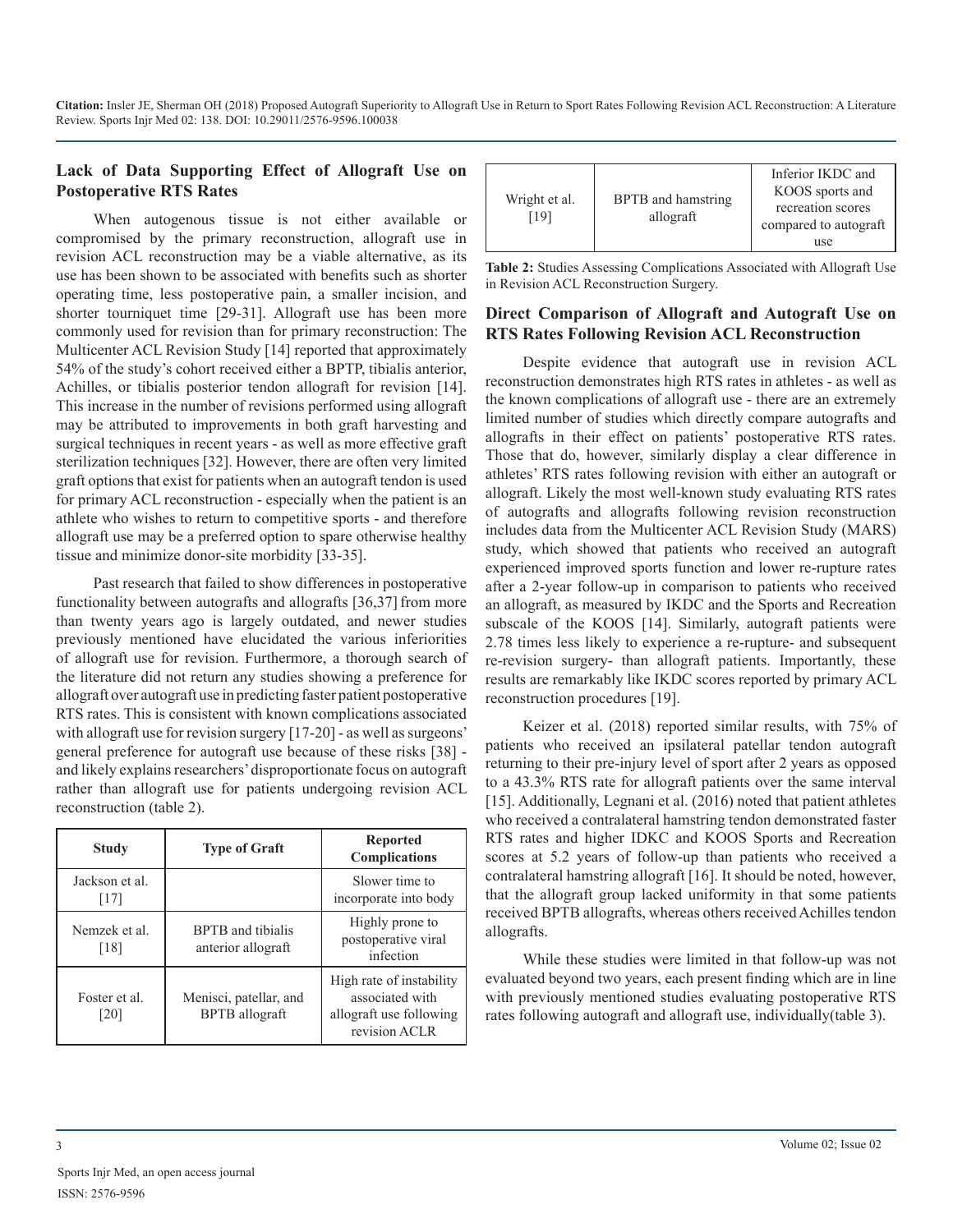**Citation:** Insler JE, Sherman OH (2018) Proposed Autograft Superiority to Allograft Use in Return to Sport Rates Following Revision ACL Reconstruction: A Literature Review. Sports Injr Med 02: 138. DOI: 10.29011/2576-9596.100038

| <b>Study</b>             | <b>Graft type</b>                                      | <b>Outcome measures</b>                                              | <b>Graft favored</b>                                                                              |
|--------------------------|--------------------------------------------------------|----------------------------------------------------------------------|---------------------------------------------------------------------------------------------------|
| Wright et al. $[14]$     | Unspecified autograft and allograft                    | $IKDCsubjective$ , KOOS, re-rupture rate                             | Autograft                                                                                         |
| Keizer et al. [15]       | Patellar tendon allograft or ipsilateral<br>autograft  | RTS type and level, IKDC <sub>subjective</sub> ,<br>KOOS, and Tegner | Autograft                                                                                         |
| Legnani et al.<br>$[16]$ | Patellar or Achilles tendon autograft and<br>allograft | IKDC <sub>subjective</sub> , KOOS, RTS time, RTS<br>level            | IKDC <sub>subjective</sub> , KOOS, RTS level:<br>$autografi = allograft$ . RTS time:<br>autograft |

**Table 3:** Studies Comparing the Effect of Autograft and Allograft Use on RTS Rates Following Revision ACL Reconstruction.

### **Conclusion**

Owing to the increasing number of primary ACL reconstructions performed each year and a success rate of primary reconstruction which is still imperfect, revision ACL reconstruction surgery has become more commonplace for patient-athletes. Many studies in the literature have compared patient outcomes following both autograft and allograft use in revision surgery- with substantial support afforded to autograft use due to the fact its use is associated with decreased risk of rupture, lower re-revision rates, and fewer postoperative complications in comparison to allograft use. However, few studies exist which evaluate the impact of graft choice on patients' RTS rates following revision surgery. To our knowledge, this is the first review to directly assess autograft and allograft use on RTS rates following revision ACL reconstruction, and seeks to add to the literature a missing, yet important overview of a topic which carries significant implications for individuals seeking to return to pre-injury levels of sport.

Research focused on patient-athletes' RTS rates following revision ACL reconstruction has demonstrated successful outcomes, with autograft use generally favored over allograft use in predicting postoperative RTS rates. While few studies have directly compared the effect of autograft and allograft use on RTS rates, those that do have similarly reported preferable results following autograft use. Taken together, these findings appear to suggest autograft superiority with respect to affording patients a faster RTS rate and pre-injury level of sport.

### **References**

- 1. [Giannotti SM, Marshall SW, Hume PA, Bunt L \(2009\) Incidence of an](https://www.ncbi.nlm.nih.gov/pubmed/18835221)terior cruciate ligament injury and other knee ligament injuries: a na[tional population-based study.](https://www.ncbi.nlm.nih.gov/pubmed/18835221) J Sci Med Sport 12: 622-627.
- 2. Bach BR Jr (2003) [Revision anterior cruciate ligament surgery.](https://www.ncbi.nlm.nih.gov/pubmed/14673415) Arthroscopy 19: 14-29.
- 3. [Baer GS, Harner CD \(2007\) Clinical outcomes of allograft versus au](https://www.ncbi.nlm.nih.gov/pubmed/17920959)tograft in anterior cruciate ligament reconstruction. Clin Sports Med [26: 661-681.](https://www.ncbi.nlm.nih.gov/pubmed/17920959)
- 4. [Biau DJ, Tournoux C, Katsahian S, Schranz P, Nizard R \(2007\) ACL](https://www.ncbi.nlm.nih.gov/pubmed/17308473)  reconstruction: a meta-analysis of functional scores. Clin Orthop Relat

#### [Res 458: 180-187.](https://www.ncbi.nlm.nih.gov/pubmed/17308473)

- 5. [Getelman MH, Friedman MJ \(1999\)](https://www.ncbi.nlm.nih.gov/pubmed/10346827) Revision anterior cruciate [liga](https://www.ncbi.nlm.nih.gov/pubmed/10346827)ment reconstruction surgery. J Am Acad Orthop Surg 7: 189-198.
- 6. Grossman MG, El Attrache NS, Shields CL, [Glousman RE \(2005\)](https://www.ncbi.nlm.nih.gov/pubmed/15800521) Revision anterior cruciate ligament reconstruction: three- to nine-year [follow-up. Arthroscopy 21: 418-423.](https://www.ncbi.nlm.nih.gov/pubmed/15800521)
- 7. [Lind M, Menhert F, Pedersen AB \(2012\) Incidence and outcome after](https://www.ncbi.nlm.nih.gov/pubmed/22562791)  revision anterior cruciate ligament reconstruction results from the Dan[ish registry for knee ligament reconstructions. Am J Sports Med 40:](https://www.ncbi.nlm.nih.gov/pubmed/22562791)  [1551–1557.](https://www.ncbi.nlm.nih.gov/pubmed/22562791)
- 8. Nissen KA, Eysturoy NH, Nielsen TG, [Lind M \(2018\) Allograft Use Re](https://www.ncbi.nlm.nih.gov/pubmed/29900180)sults in Higher Re-Revision Rate for Revision Anterior Cruciate Liga[ment Reconstruction. Orthop J Sports Med 6: 232596711877538.](https://www.ncbi.nlm.nih.gov/pubmed/29900180)
- 9. [Haverkamp D, Sierevelt IN, Breugem SJM, Lohuis K, Blankevoort L,](https://www.ncbi.nlm.nih.gov/pubmed/29900180)  et al. (2006) Translation and validation of the Dutch version of the in[ternational knee documentation committee subjective knee form. Am J](https://www.ncbi.nlm.nih.gov/pubmed/29900180)  [Sports Med 34: 1680-1684.](https://www.ncbi.nlm.nih.gov/pubmed/29900180)
- 10. [De Groot IB, Favejee MM, Reijman M, Verhaar JAN, Terwee CB](https://www.ncbi.nlm.nih.gov/pmc/articles/PMC2289810/)  (2008) The Dutch version of the Knee Injury and Osteoarthritis Out[come Score: a validation study. Health Qual. Life Outcomes 6: 16.](https://www.ncbi.nlm.nih.gov/pmc/articles/PMC2289810/)
- 11. [Tegner Y, Lysholm J \(1985\) Rating systems in the evaluation of knee](https://www.ncbi.nlm.nih.gov/pubmed/4028566)  ligament injuries. Clin Orthop Relat Res 198: 42-49.
- 12. [Steadman JR, Matheny LM, Hurst JM, Briggs KK \(2015\) Patient-cen](https://www.ncbi.nlm.nih.gov/pubmed/26276092)tered outcomes and revision rate in patients undergoing ACL recon[struction using bone-patellar tendon-bone autograft compared with](https://www.ncbi.nlm.nih.gov/pubmed/26276092)  [bone-patellar tendon-bone allograft: a matched case-control study.](https://www.ncbi.nlm.nih.gov/pubmed/26276092) [Arthroscopy 31: 2320-2326.](https://www.ncbi.nlm.nih.gov/pubmed/26276092)
- 13. [Kahlenberg CA, Nwachukwu BU, Ferraro RA, Schairer WW, Stein](https://www.ncbi.nlm.nih.gov/pubmed/26276092)haus ME et al. (2016) How Are We Measuring Patient Satisfactio[n](https://www.ncbi.nlm.nih.gov/pubmed/26276092)  [After Anterior Cruciate Ligament Reconstruction?](https://www.ncbi.nlm.nih.gov/pubmed/26276092) Orthopaedic Journal [of Sports Medicine 4: 2325967116673971.](https://www.ncbi.nlm.nih.gov/pubmed/26276092)
- 14. [Wright RW, Huston LJ, Haas AK, Spindler KP, Nwosu SM, et al. \(201](https://www.ncbi.nlm.nih.gov/pmc/articles/PMC4447184/)[4\)](https://www.ncbi.nlm.nih.gov/pubmed/18835221)  Effect of graft choice on the outcome of revision anterior cruciate liga[ment reconstruction in the Multicenter ACL Revision Study \(MARS\)](https://www.ncbi.nlm.nih.gov/pmc/articles/PMC4447184/)  Cohort. [Am journal of sports med 42: 2301-2310.](https://www.ncbi.nlm.nih.gov/pubmed/14673415)
- 15. Keizer MNJ, [Hoogeslag RAG,](https://www.ncbi.nlm.nih.gov/pubmed/28624854) van Raay JJAM, Otten E, Brouwer RW [\(2018\) Superior return to sports rate after patellar tendon autograft](https://www.ncbi.nlm.nih.gov/pubmed/17920959)  [over patellar tendon allograft in](https://www.ncbi.nlm.nih.gov/pubmed/28624854) revision anterior cruciate ligament reconstruction. [Knee Surg Sports Traumatol Arthrosc 26: 574-581.](https://www.ncbi.nlm.nih.gov/pubmed/28624854)
- 16. [Legnani C, Zini S, Borgo E, Ventura A](https://www.ncbi.nlm.nih.gov/pubmed/17308473) (2016) Can graft choice affect